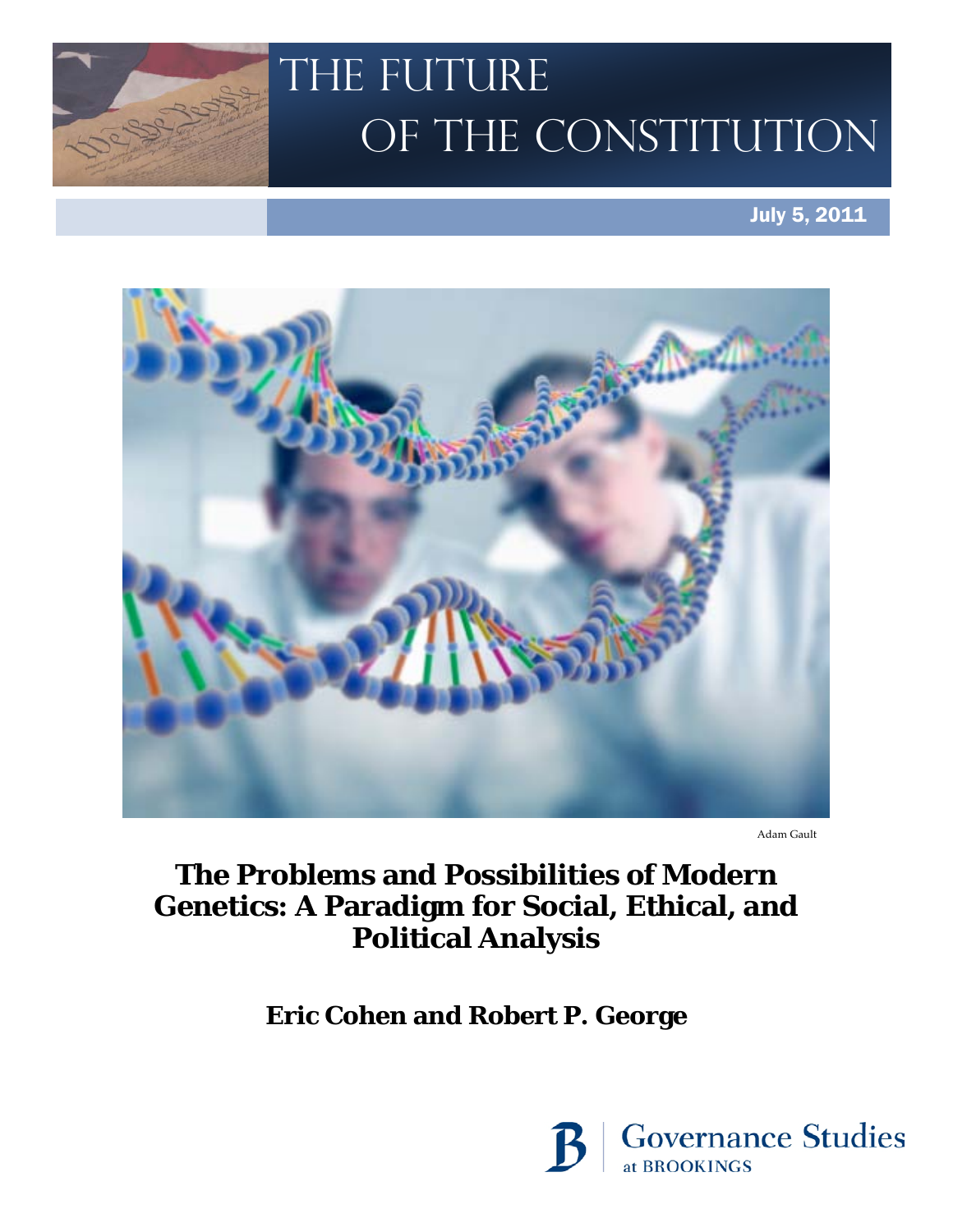#### INTRODUCTION



Eric Cohen is executive director of the Tikvah Fund and editor-at-large of *The New Atlantis*.



Robert P. George is McCormick Professor of Jurisprudence and director of the James Madison Program in American Ideals and Institutions at Princeton University.

magine a future in which any person, man or woman, could engineer a child as a genetic replica of himself or herself. Or a future in which a child could be the biological fusion of the genes of two men or two women. Or a future in which every individual could know, with reasonable certainty, which diseases they would suffer in the months, years, or even decades ahead. Would this new genetic age constitute a better world, or a deformed one? The triumph of modern civilization, or the realization of modernity's dark side? I

With a subject as large and as profound as modern genetics, we face a major question from the start about how to approach it. We could take a scientific approach, examining the use of information technology in genomic research, or the latest advances in identifying certain genetic mutations, or the use of genetic knowledge in the development of medical technologies. We can take a social scientific approach, seeking to understand the economic incentives that drive the genetic research agenda, or surveying public attitudes toward genetic testing, or documenting the use of reproductive genetic technology according to socioeconomic class. We could take a public safety approach, reviewing different genetic tests and therapies for safety and efficacy with a view to identifying regulatory procedures to protect and inform vulnerable patients undergoing gene therapy trials. As we think about the genetic future, all of these approaches are valuable. Yet there are even more fundamental questions that need to be addressed. These concern the human meaning of our growing powers over the human genome.

The reason modern genetics worries, excites, and fascinates the imagination is that we sense that this area of science will affect or even transform the core experiences of being human—such as how we have children, how we experience freedom, and how we face sickness and death. Like no other area of modern science and technology, genetics inspires both dreams and nightmares about the human future with equal passion: the dream of perfect babies, the nightmare of genetic tyranny. But the dream and the nightmare are not the best guides to understanding how genetics will challenge our moral self-understanding and our social fabric. We need a more sober approach—one that confronts the real ethical and social dilemmas that we face, without constructing such a monstrous image of the future that our gravest warnings are ignored like the bioethics boy who cried wolf.

What is the role of constitutional adjudication in confronting these dilemmas? In a word, that role should be limited. To be sure, American constitutional principles and institutions provide the frameworks and forums for democratic deliberation regarding bioethical and other important moral questions, but in most cases it will not be possible to resolve them by reference to norms that can fairly be said to be discoverable in the text, logic, structure, or historical understanding of the Constitution. Reasonable people of goodwill who disagree on these matters may be equally committed to constitutional principles of due process, equal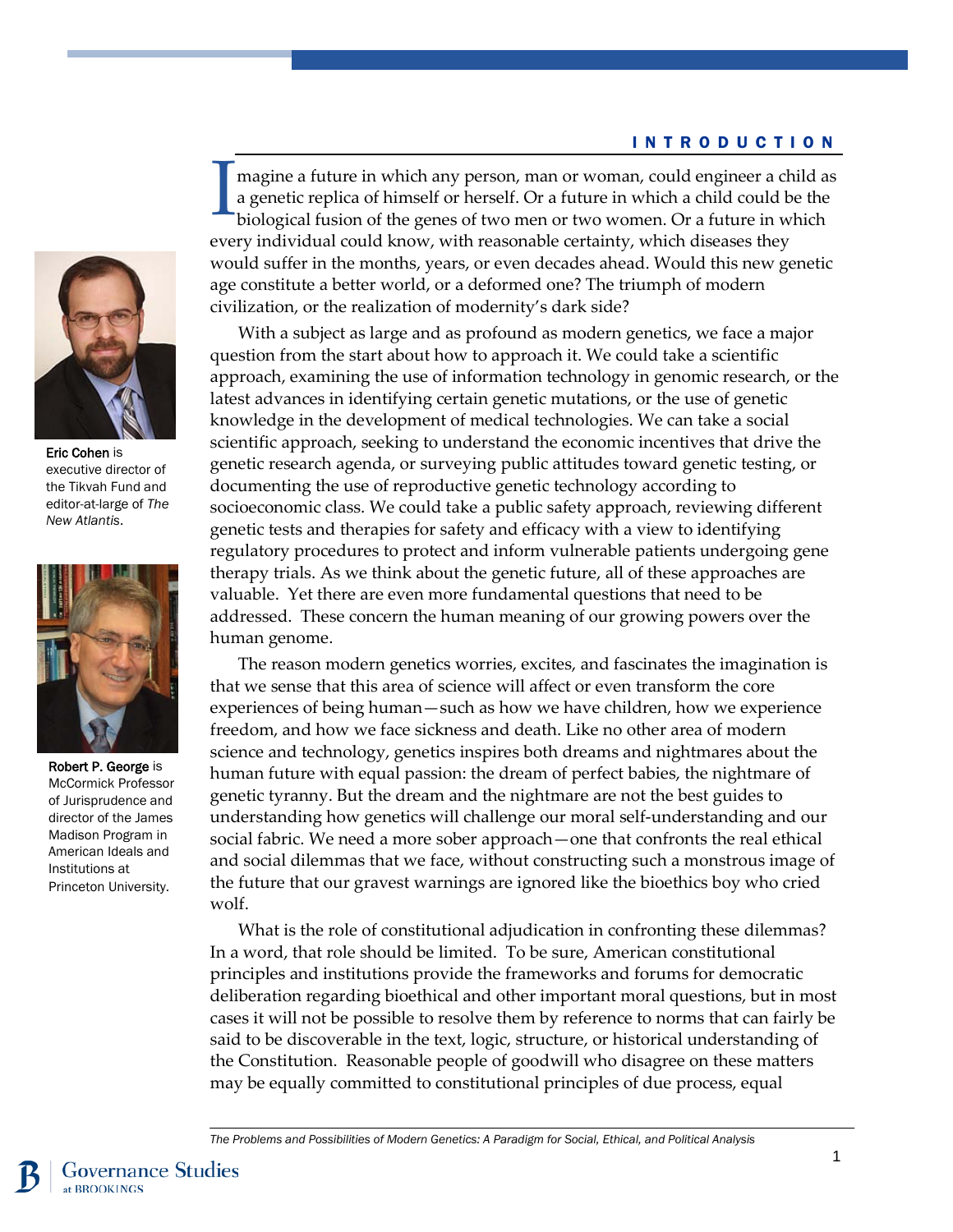protection, and the like; and it would be deeply wrong—profoundly anticonstitutional—for people on either side of a disputed question left unsettled by the Constitution to manipulate constitutional concepts or language in the hope of inducing judges, under the guise of interpreting the Constitution, to hand them victories that they have not been able to achieve in the forums of democratic deliberation established by the Constitution itself. It would be a tragedy for our polity if bioethics became the next domain in which over-reaching judges, charged with protecting the rule of law, undermine the constitutional division of powers by usurping the authority vested under the Constitution in the people acting on their own initiative (as is authorized under the laws of some states) or through their elected representatives.

#### Possibility and Prediction

In thinking about the new genetics, it is all-too-easy to commit two errors at once: worrying too much too early and worrying too little too late. For decades, scientists and science-fiction writers have predicted the coming of genetic engineering: some with fear and loathing, some with anticipatory glee. But when the gradual pace of technological change does not seem as wonderful as the dream or as terrible as the nightmare, we get used to our new powers all too readily. Profound change quickly seems prosaic, because we measure it against the world we imagined instead of the world we truly have. Our technological advances—including those that require transgressing existing moral boundaries—quickly seem insufficient, because the human desire for perfect control and perfect happiness is insatiable.

Of course, sometimes we face the opposite problem: Scientists assure us that today's breakthrough will not lead to tomorrow's nightmare. They tell us that what we want (like cures for disease) is just over the horizon, but that what we fear (like human cloning) is technologically impossible. The case of human cloning is indeed instructive, revealing the dangers of both over-prediction and underprediction. So permit us a brief historical digression, but a digression with a point.

In the 1970s, as the first human embryos were being produced outside the human body, many critics treated in vitro fertilization and human cloning as equally pregnant developments, with genetic engineering lurking not far behind. James Watson testified before the United States Congress in 1971, declaring that we must pass laws about cloning now before it is too late. In one sense, perhaps, the oracles were right: Even if human cloning did not come as fast as they expected, it is coming and probably coming soon. But because we worried so much more about human cloning even then, test-tube babies came to seem prosaic very quickly, in part because they were not clones and in part because the babies themselves were such a blessing. We barely paused to consider the strangeness of originating human life in the laboratory; of beholding, with human eyes, our own human origins; of suspending nascent human life in the freezer; of further separating procreation from sex or of treating procreation as a species of manufacture and a child as the operational objective of an application of technique. Of course, babies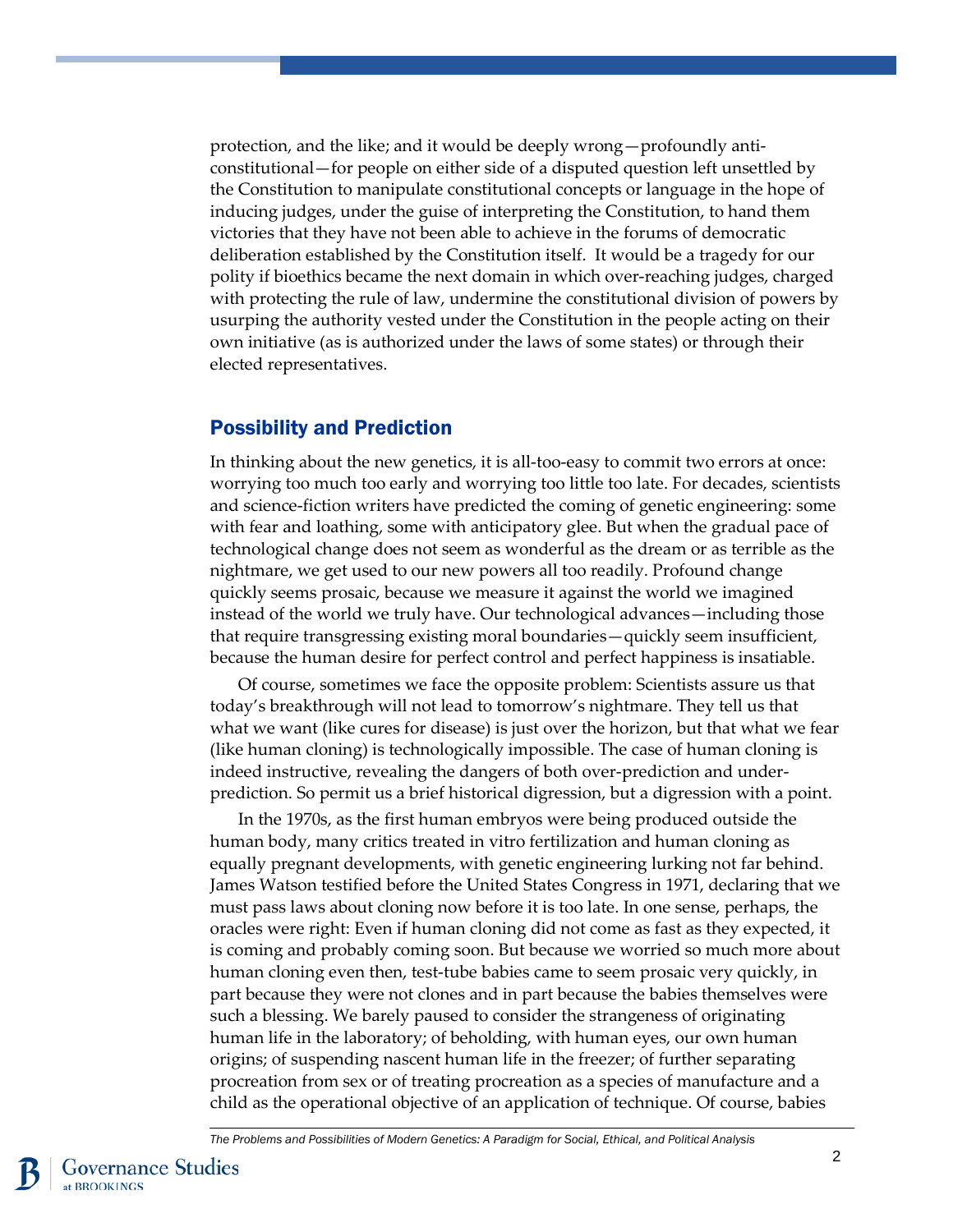who are produced by IVF are loved by their parents and are, in themselves, great blessings. Whatever one's views of the ethics of IVF (and the authors of this paper are not entirely of one mind on the question) no one would deny that it has fulfilled time and again the longing most couples possess to have a child of their own, flesh of their own flesh. But, by the same token, no one should deny that it has also created strange new prospects, including the novel possibility of giving birth to another couple's child—flesh not of my flesh, you might say—and the possibility of picking-and-choosing human embryos for life or death based on their genetic characteristics. It has also left us the tragic question of deciding what we owe the thousands of embryos now left-over in freezers—a dilemma with no satisfying moral answer.

But this is only the first part of the cloning story. Fast-forward now to the 1990s. By then, IVF had become normal, while many leading scientists assured the world that mammals could never be cloned. Ian Wilmut and his team in Scotland proved them all wrong with the birth of Dolly in 1996, and something similar seems to be happening now with primate and human cloning. In 2002, Gerald Schatten, a cloning researcher at the University of Pittsburgh, said "primate cloning, including human cloning, will not be in our lifetimes." By 2003, he was saying that "given enough time and materials, we may discover how to make it work." In 2007, researchers at Oregon Health Sciences University announced the successful cloning of primates, which has since been repeated by scientists across the globe. And today, leading laboratories around the world are eagerly—and confidently—at work trying to produce the first cloned human embryos for research. If they succeed, the age of human "reproductive cloning" is probably not far behind.

The case of human cloning should teach us a double lesson: beware the dangers of both over-prediction and under-prediction. Over-prediction risks blinding us to the significance of present realities, by focusing our attention on the utopia and dystopia that do not come as prophesied. Under-prediction risks blinding us to where today's technological breakthroughs may lead, both for better and for worse. Prediction requires the right kind of caution—caution about letting our imaginations run wild, and caution about letting science proceed without limits, because we falsely assume that it is always innocent and always will be. To think clearly, therefore, we must put aside the grand dreams and great nightmares of the genetic future to consider the moral meaning of the genetic present. And we need to explore what these new genetic possibilities might mean for how we live, what we value, and how we treat one another.

Humanly speaking, the new genetics seems to have five dimensions or meanings: (1) genetics as a route to self-understanding, a way of knowing ourselves; (2) genetics as a route to new medical therapies, a way of curing ourselves; (3) genetics as a potential tool for genetic engineering, a way of redesigning ourselves and our offspring; (4) genetics as a means of knowing something about our biological destiny, about our health and sickness in the future; and (5) genetics as a tool for screening the traits of the next generation, for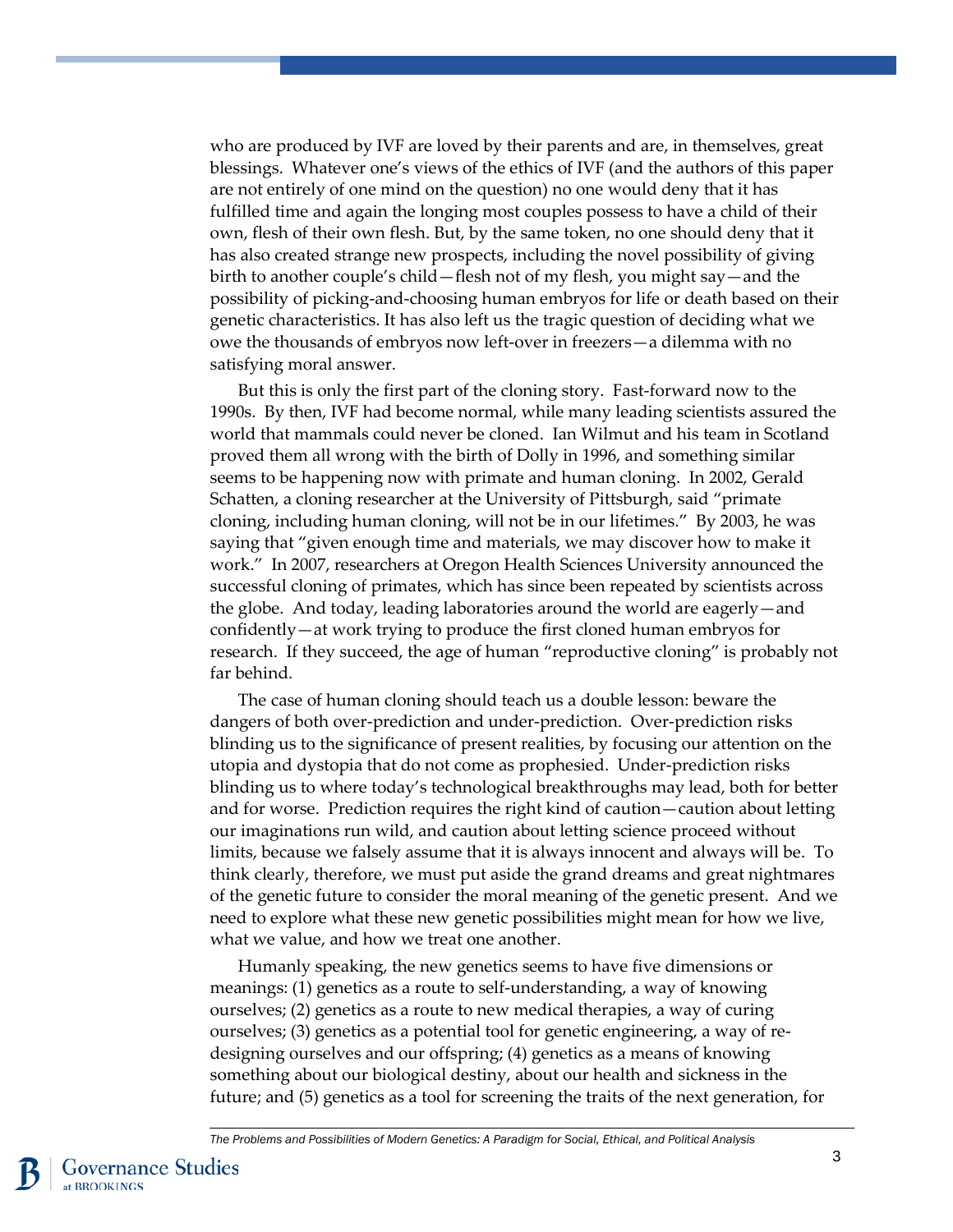choosing some lives and rejecting others. We want to explore each of these five dimensions in turn—beginning with the hunger for self-understanding.

### Genetic Self-Understanding

The first reason for pursuing knowledge of genetics is simply man's desire to know, and particularly man's desire to know *himself*. Alone among the animals, human beings possess the capacity, drive, and ability to look upon ourselves as objects of inquiry. We study ourselves because we are not content to live unselfreflectively. We are not satisfied living immediately in nature like the other animals do, asking no questions about who we are, where we came from, or where we are going. We do not merely accept the given world as it is; we seek to uncover its meaning and structure. Modern biology, of course, is only one avenue of selfunderstanding. But it is an especially powerful and prominent way of seeking selfknowledge in the modern age. Instead of asking who we are by exploring human deliberation, judgments, and choices, or human achievement in the arts, humanities, and sciences, or human polities, societies and cultures, the biologist seeks knowledge of the human by examining what might be called the "mechanics" of human life. Genetics fits perfectly within this vision: it seems to offer us a code for life; it promises to shed empirical light on our place in nature; it claims to tell us something reliable about our human design, our pre-human origins, and, perhaps, our post-human fate.

But the more we learn about genetics, the more we seem to confront the limits, as well as the significance, of genetic explanation. As the cell biologist Lenny Moss put it:

Once upon a time it was believed that something called "genes" were integral units, that each specified a piece of phenotype, that the phenotype as a whole was the result of the sum of these units, and that evolutionary change was the result of new changes created by random mutation and differential survival. Once upon a time it was believed that the chromosomal location of genes was irrelevant, that DNA was the citadel of stability, that DNA which didn't code for proteins was biological "junk," and that coding DNA included, as it were, its own instructions for use. Once upon a time it would have stood to reason that the complexity of an organis[m](#page-4-0) would be proportional to the number of its unique genetic units.<sup>1</sup>

But in fact, the triumph of modern genetics has also meant the humbling of modern genetics. Big hypotheses now seem to require revision and greater measure. And in many ways, we are probably relieved that genetics does not tell

 $\overline{a}$ 

<span id="page-4-0"></span><sup>1</sup> Lenny Moss, *What Genes Can't Do* (Cambridge: MIT Press, 2003), 185. Quoted in Steve Talbott, "Logic, DNA, and Poetry," *The New Atlantis*, no. 8 (Spring 2005), 66.

*The Problems and Possibilities of Modern Genetics: A Paradigm for Social, Ethical, and Political Analysis*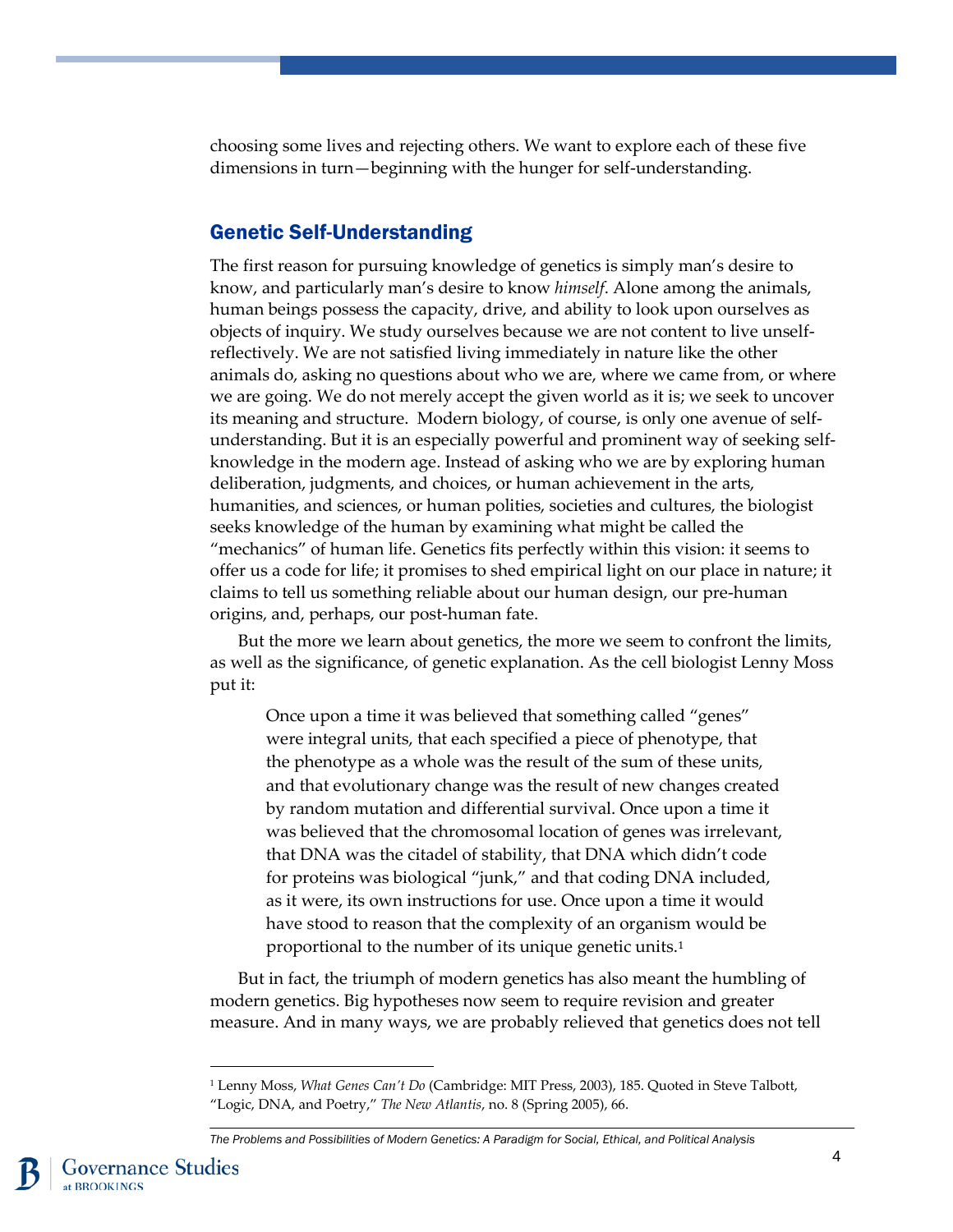us everything we need to know about ourselves. For human beings, this means that we are a great deal freer than we would be if it were the case that a purely genetic account of being human answered all the interesting and important questions.

Even as we are relieved at discovering the limits of genetic determinism, however, our hunger for genetic understanding remains strong. Disease is a threat to our freedom as well as to our very lives, and we still hope that genetics might help us conquer that mortal threat. We still hope that genetics is the secret of disease, if not the secret of life.

#### Genetic Therapy

And this leads us to the second dimension of the new genetics: the search for medical cures. Modern science, unlike ancient science, does not rest on the foundation of curiosity alone. It seeks not merely to understand nature, but also to control it for the sake of other ends. Human beings understand knowledge as something often worth pursuing for its own sake, but they recognize at the same time that many types of knowledge are instrumentally quite valuable as well. While man may be the only truly curious animal, his curiosity is not his only guiding passion and probably not his most powerful passion. He also understands the value of health and looks for ways to preserve it; and he certainly fears death and seeks to fend it off. Like other animals, human beings seek comfort and survival. But unlike other animals, we possess the capacity to pursue comfort and survival through the systematic application of reason. Modern science, especially modern biology, promises the "relief of man's estate," in Francis Bacon's famous phrase, in return for the right to explore nature without limits. Descartes skillfully negotiated this bargain centuries ago, and we quote here a passage much cited by those interested in the origins of modern science:

So soon as I had acquired some general notions concerning Physics ... they caused me to see that it is possible to attain knowledge which is very useful for life, and that, instead of that speculative philosophy which is found in the Schools, we may find a practical philosophy by means of which, knowing the force and the action of fire, water, air, the stars, heaven, and all the other bodies that environ us, as distinctly as we know the different crafts of our artisans, we can in the same way employ them in all those uses to which they are adapted, [an](#page-5-0)d thus render ourselves as the masters and possessors of nature.<sup>2</sup>

Not surprisingly, the "nature" we most seek to "master" is our own. We seek

 $\overline{a}$ 

<span id="page-5-0"></span><sup>2</sup> Rene Descartes, *Discourse on Method*, in *The Philosophical Works of Descartes*, vol. I, ed. Elizabeth S. Haldane and G. R. T. Ross (Cambridge, Eng.: Cambridge University Press, 1931), 119-120. Originally published in 1637.

*The Problems and Possibilities of Modern Genetics: A Paradigm for Social, Ethical, and Political Analysis*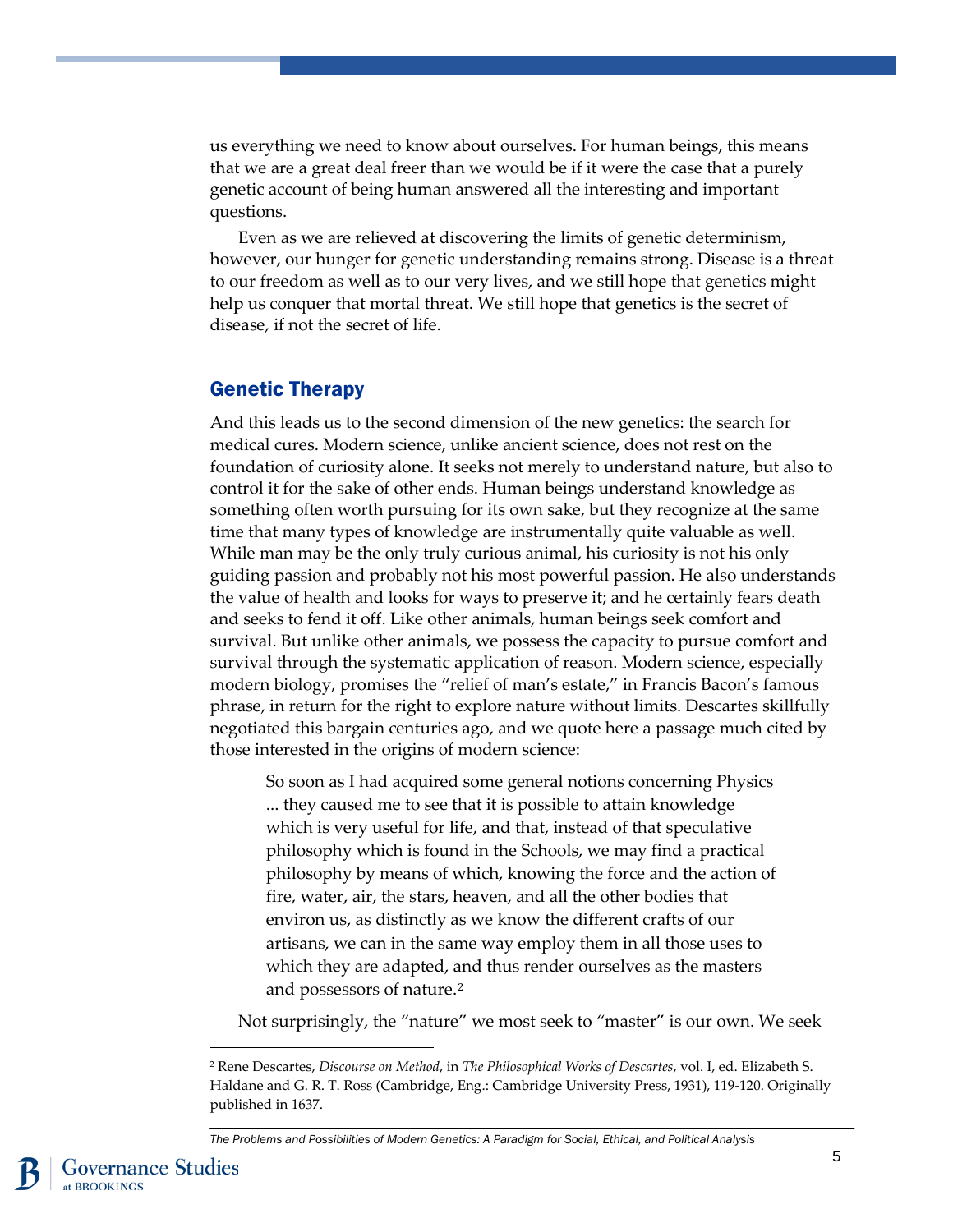to conquer human disease, and perhaps even to make death itself a series of conquerable diseases. Evidently, our genetic code has fitted us to revolt against our genetic fate.

Of course, the "speculative philosophy" of the Schools that Descartes sought to leave behind was suffused with religion, and quite centrally concerned with the search for man's place in the cosmological whole and before God. The new science and the old religion thus seem to present us with two different ways of revolting against our biological fate: The religious believer seeks such revolt beyond nature in God, by looking beyond our genetic deficiencies to the hope of eternal salvation. The scientist seeks such revolt through nature in science, by understanding nature's mishaps (or mutations) so that we might correct them. The unknowable God, if one believes He exists and interests Himself in the affairs of men (as Jews and Christians believe), promises better long-term results; He may begin "curing" (or perfecting) us now, but will complete the job only after we breath our last mortal breath. The empirical scientist, if you give him enough funding, specializes in near-term results; he cures us now, but only for a while. This does not mean that science and religion are enemies: religious people are often great scientists, and great scientists are often deeply religious. But it does suggest that the cure-seeking scientist lives on the narrow ridge between holiness and rebellion: He imitates the old God by healing the sick; yet, at the cutting edge, he always risks supplanting the old God by believing that he can in some truly comprehensive way "relieve man's estate," by working within nature rather than looking beyond it.

Genetics, in this sense, is simply a new frontier in the long ascent of modern medicine. It aims to repair broken genes or correct disease-causing mutations by direct intervention. And it aims to use our growing understanding of the human genome to diagnose and treat human disease with greater precision.

But it turns out that most diseases are too complicated to be conquered or even effectively managed by genetics alone, and that markers for identifying and predicting a given disease do not always or easily translate into usable knowledge about the disease's causation. The capacity to fix genes with perfect precision and without side effects is also proving remarkably difficult. Already, there have been some high-profile examples of gene-therapy trials going terribly wrong, and the field now proceeds with perhaps a more befitting caution. Over time, of course, there is little doubt that our genetic knowledge will improve modern medicine and thus prove a great blessing to us all. But there also seems little doubt that the new genetics will not be the therapeutic panacea that many once hoped, and which many scientists and policymakers offered as a (perhaps *the*) central justification for the human genome project. Biological knowledge and biological control are simply not the same, even when it comes to curing diseases, and most certainly when it comes to so-called genetic engineering.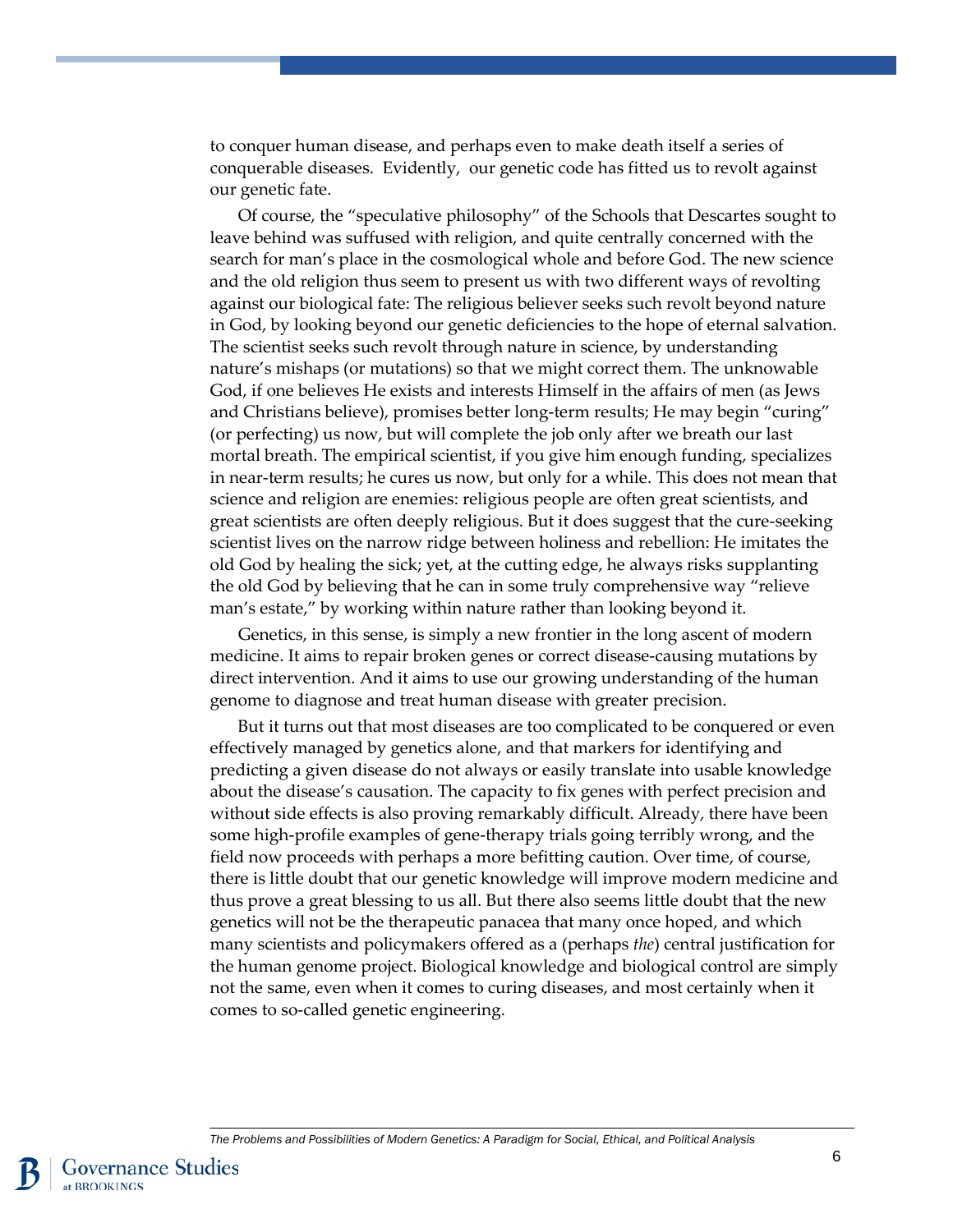#### Genetic Design

This brings us to the third dimension of the new genetics: the prospect of designing our descendants, a prospect much-feared, much-discussed, much fancied, and probably much over-stated. In the reproductive context, the real dilemma (already here, in its early form) involves picking and choosing human embryos for implantation based on the genetic characteristics that nature gave them. But this is significantly different from designing human beings with genotypes entirely of our own creation. By focusing so much on the dream and the nightmare of genetic engineering, we risk treating the real-life possibilities of genetic control as less profound than they really are. Yet again there is the danger that we will worry too much too early or too little too late.

To be sure, it may turn out to be possible (perhaps soon) to engineer genetic monstrosities—like a human version of the monkeys with jellyfish genes that glow in the dark. Perhaps some modern-day Frankenstein will create human fetuses with primordial wings; or children with seven fingers; or human beings that are part male and part female by design. If human life is seen as a mere canvas, and if the biologist sees himself as an artist thriving on "transgression," then genetic engineering will indeed prove to be a nightmare. And sadly, there is little doubt that someone, somewhere, will attempt such terrible experiments, and may succeed in producing at least embryonic or fetal monsters. But there remain good reasons to believe that most democratic societies, in the name of safety if not morality, will enact legislative barriers to the biological equivalent of postmodern art. Precisely because it is so grotesque, such monster-making is not our most urgent ethical problem.

Democratic societies, after all, do not seek the monstrous; we tend, rather, to seek the useful. And the worst abuses of biotechnology may come in trying to make the difficult, often harsh, dimensions of life disappear (like physical deformation, childhood disease, early causes of debility and death) in the name of compassion or mercy, and to do so by screening and aborting those with handicaps or deformities that some people are tempted to believe make their lives not worth living. There will always be knaves who engage in monstrous acts merely for the thrill of transgressing social norms. But the real challenge is to consider those uses of genetic knowledge and genetic choice that are both technically feasible (as science, not art) and that seem to run with rather than against the grain of liberal society. It is those potential abuses that have some utilitarian justification—such as improving life, or ending suffering, or guaranteeing every child a healthy genome, or expanding reproductive freedom that we must confront squarely and without delay.

But since many people worry so much about full-blown genetic engineering, we should not ignore it entirely. So let us offer a brief critique. The most tempting reason to engage in genetic engineering is to assert new kinds of control over our offspring, and to design children with certain desirable human attributes: children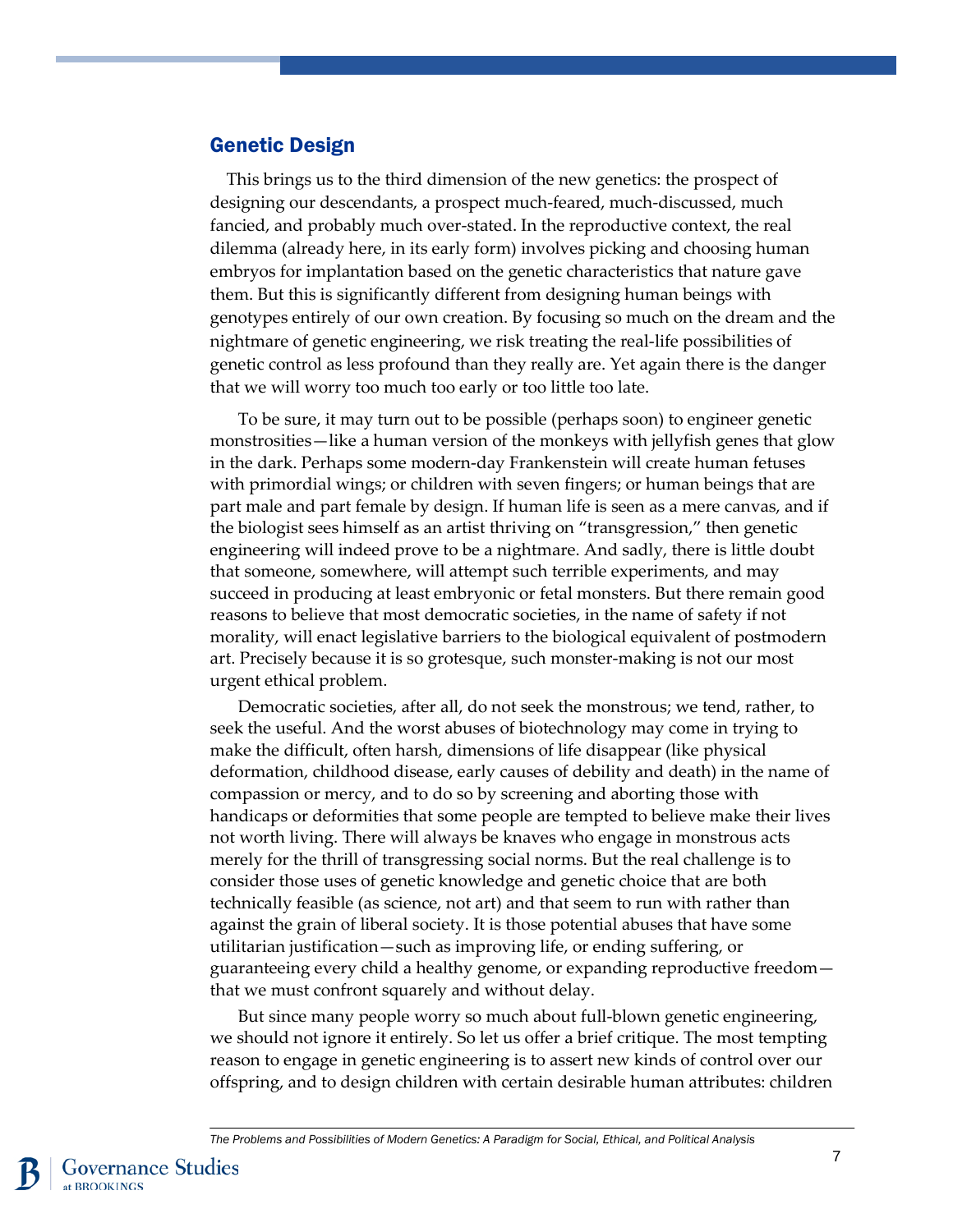with high IQs, perfect pitch, beautiful appearance, remarkable strength, amazing speed, and photographic memories. Some might even seek to design human offspring with better-than-human attributes. But these scenarios strike us as technically unlikely, and not merely humanly misguided. Technically, we doubt whether we will acquire soon, or perhaps ever, the sophistication to engineer certain human traits de novo, and we doubt whether the traits some enthusiasts seek to engineer are so clearly rooted in a definable genetic pattern that we can deliberately replicate or improve the pattern. At the very least, we believe the project of trying to find such patterns and implement such designs would involve so many grotesque failures that the backlash would be swift and overwhelming.

More deeply, we doubt that human ingenuity and technical skill will ever prove up to the task of designing a better human being—even as a genetic thought experiment. If the goal of the designer is human excellence or better-than-human excellence, he must begin with an idea of excellence itself. And here, we face two insurmountable hurdles: First, we doubt that modern scientists can improve upon nature when it comes to making a better musician, or artist, or scientist. It is hard to imagine a composer better than Mozart or a playwright better than Shakespeare. In seeking to maximize some human trait by genetic manipulation, we will most likely deform other crucial traits, and thus deform the excellent human wholes that nature so mysteriously and so remarkably supplies. And if we seek, say, to make faster men to run our races, have we really created better men—or just biological machines? Cars move faster than men; pitching machines throw harder than pitchers—but neither invention is better than human; they are merely sub-human things. (This problem is explored in great detail in *Beyond Therapy*, a report produced by the President's Council on Bioethics, on which and for which we both served.) And even if we could make as many Mozarts as we like, do we really serve the cause of human excellence by making that excellence so common?

The second major barrier to the genetic engineering project is the fact that superior talent is not the only form of human excellence. Many of the most admirable human beings do not live lives dominated by measurable achievement, but lives of fidelity, charity, love, courage. Perhaps there are important genetic predispositions to such traits of character, but good genes are rarely enough to make good men, even if bad genes sometimes make individuals so psychologically impaired (or chemically imbalanced) that virtue is beyond their reach. Moreover, we suspect that even replicating these good genetic predispositions will be beyond the engineer's reach, because they involve so many biological factors that go beyond mere genetics. Even if our technology improved, we are dubious about the possibility of engineering more virtuous offspring—which is the only real measure of whether genetic engineering would make human life truly better.

All that said, the one form of "genetic engineering" that does demand our attention is the very real prospect of human cloning—a way of controlling the genetic make-up of our offspring with great precision, by copying the genetic make-up of someone already here. The ethical and social significance of human cloning is profound, involving a deep violation of the relationship between parent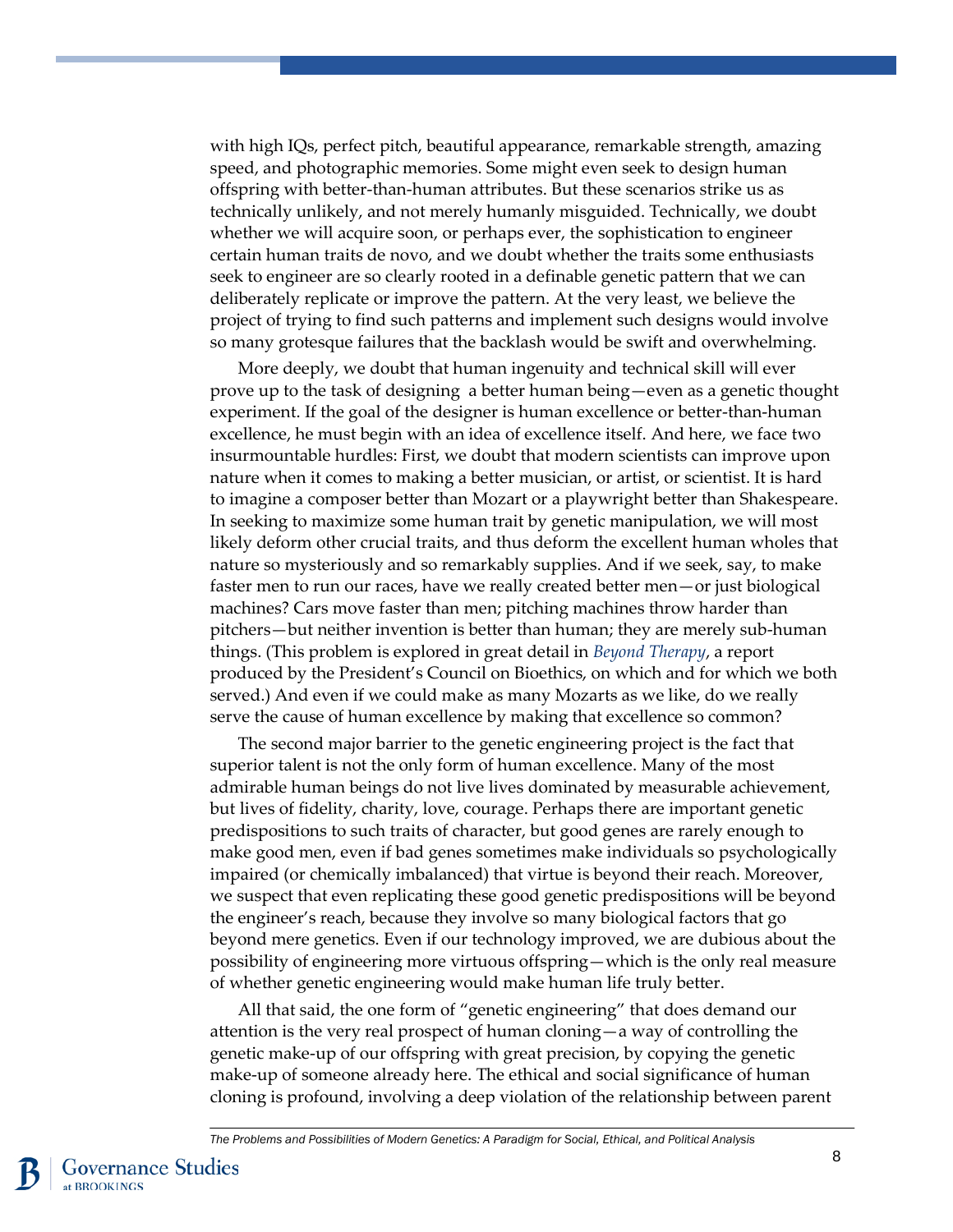and child. But technically, cloning is remarkably simple compared to other imagined forms of genetic engineering. It does not involve manipulating the interlocking pieces of the human genome, but the wholesale replication of an existing genotype. It is more like copying a great novel already written than writing a great novel from scratch.

And it is this comparative technical ease, in fact, that makes cloning a genuine worry, not simply a distracting dream or nightmare. Cloning involves a perverse form of self-love, by imposing our own genomes on our children. In a sense, it robs new life of an open-ended future, and it forces the young clone to live always and forever in the shadow of his elder genetic twin—in the shadow of both his past accomplishments and past failures. In the end, human cloning may prove a test case of our capacity to limit the dehumanizing uses of biotechnology, and our capacity to defend those human goods—like the family—that make human life truly human.

#### Genetic Foreknowledge

But if most forms of genetic engineering, beyond cloning, are probably not in the offing, this hardly means that the new genetics is socially and ethically insignificant. What it means is that we need to pay much closer attention to the human meaning of genetic knowledge itself—both how we use it and what it does to us once we possess it. And this brings us to the fourth dimension of the new genetics: the meaning of our gaining partial foreknowledge about our biological fate, and especially the meaning of our knowing bad things (or good things) about our biological future.

Of course, to be self-aware at all is to have some foreknowledge of our mortal destiny: We know that death will one day take us; we know that natural disasters, or terrible accidents, or vicious attacks could make this day our last day; we know that some mysterious ailment could strike us without warning. Those of us who eat the wrong foods and spend too much time at our desks know that heart problems and clogged arteries may lie in our future; even without sophisticated genetic tests, we know about the presence of hereditary diseases in our families; and we all know that time will eventually win its final victory, whether at age 70, or 80, or 90, or 100.

And yet, most of us live our day-to-day lives without focusing too much on our own mortality. For better and for worse, we do not live each day as if it could be our own last; we do not make the fact of death a dominant reality in our everyday lives. When a loved one dies or some tragedy strikes, we are perhaps reminded of our mortal condition; we might imagine our children throwing dirt into our graves. But the immediacy of life quickly returns, and we live again, for a while, as if the horizon of the future were very long, if not indefinite.

Strangely, modern individuals are both more obsessed with death and less aware of death than our less-modern forebears. We are obsessed with trying to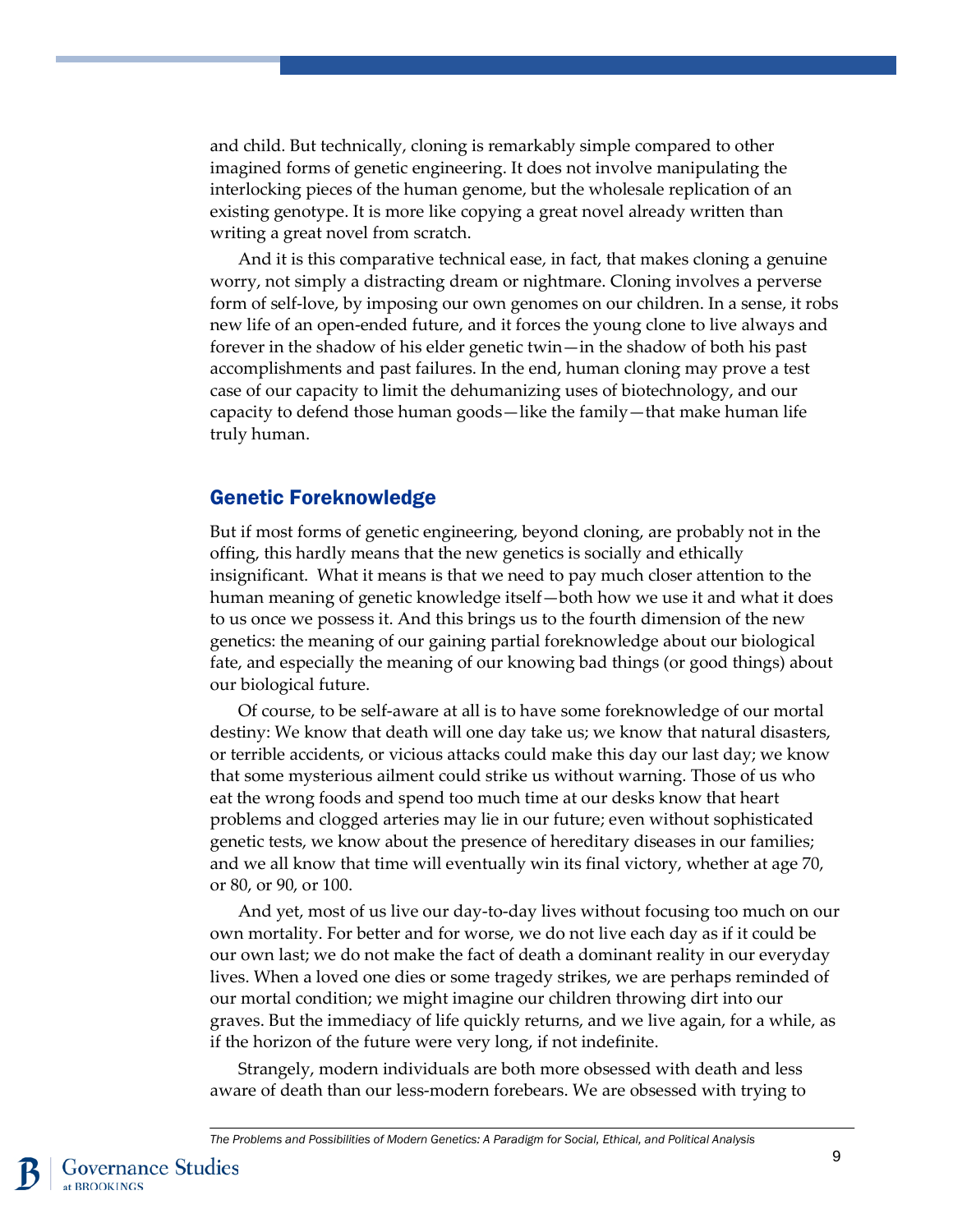avoid death through better diets and better medicine, yet we are less aware of death because it rarely strikes us in untimely ways, at least compared to the omnipresence of death in the lives of our ancestors. In advanced societies today, most people die after living full lives, not from mass plagues, or mass killings, or infant mortality.

In an essay on the meaning of mortality, the philosopher Hans Jonas quotes the following passage from Psalms: "So teach us to number our days, that we may get us a heart of wisdom." His point is not primarily religious but existential. If we lived as if tomorrow were forever, we would lack the urgency to live boldly and love deeply. And if we believed that this life would last forever, even the sweetest things would become routine.

But in the age of genetic testing, the instruction to "number our days" takes on new meaning, since these tests may allow us—or force us—to number them with increasing precision. Today, we can diagnose numerous deadly diseases using genetic testing with absolute or near-absolute certainty, and long before we experience any visible symptoms. For some of these diseases—like Huntington's there is no cure; the diagnosis is a death sentence, giving the likely age of onset, the likely period of decline, and the likely age of death if nothing else kills first. For other diseases—like breast cancer—genetic tests can offer a highly reliable, though not quite perfect, indication of a person's susceptibility to the disease, with potential treatments ranging from preemptive surgery to remove one's breasts and ovaries to intense monitoring to detect the coming cancer as early as possible.

But does this genetic foreknowledge make life better or worse? Is there a case for genetic ignorance? At what age and under what circumstances should people know their genetic fates? These are hard questions with no easy answers. They also present difficult questions of law and governance: In protecting the individual father's or mother's right to know his or her genetic fate, are we undermining the child's right to genetic ignorance? Should those with healthy genes be allowed to benefit from their good fortune by paying less for health insurance? Or does this right to benefit from one's genetic profile in the free market necessarily come at the grave social cost of making those with bad genes uninsurable? All hard questions—morally, existentially, socially, legally—with no easy or obvious answers.

In those situations like Huntington's, where the diagnosis is clear and there is no cure, genetic self-knowledge seems like both a blessing and a curse. It is a blessing, because it might lead individuals to an uncommon wisdom about the preciousness of life; it might move them to live without wasting time, because they know just how short their time really is. And yet, such foreknowledge must also seem like a curse; the permanent presence of looming death might make living seem worthless; there are too many projects they know they can never finish and too many ambitions they know they can never fulfill. Their genetic death sentence may come to feel like a living death.

In those situations where some therapeutic intervention is possible, like for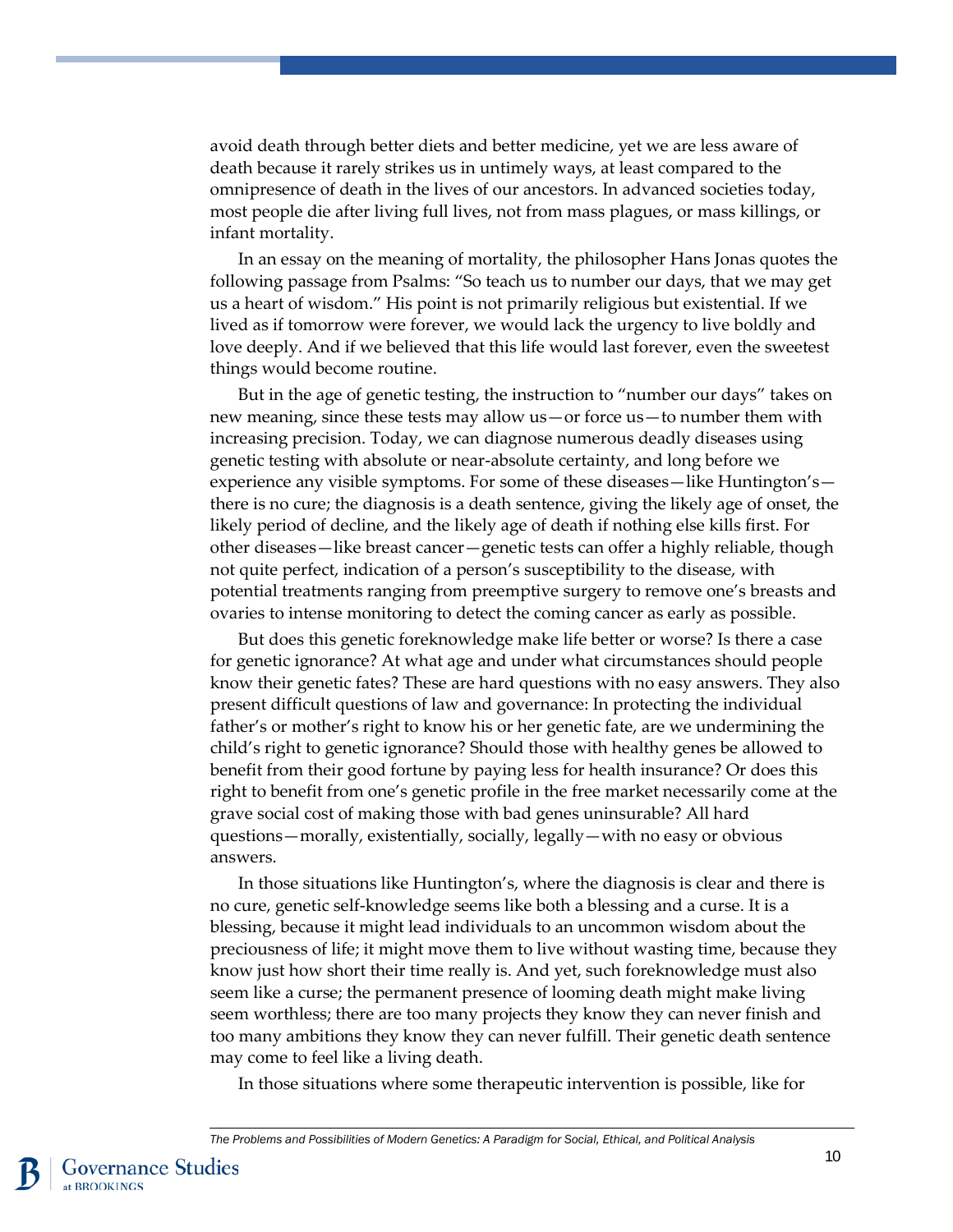those who test positive for the breast cancer mutation, the young often face drastic and wrenching decisions: Is the greater chance of longer life worth living with the scars of mastectomy, or living without the possibility of bearing children? Is it really better to have the knowledge that makes such a tragic choice necessary, rather than the ignorance that would allow us to live without being so haunted until the disease really comes?

Right now, the number of diseases we can test for genetically is somewhat limited, and many of these tests offer clear positive or negative diagnoses. But what may be coming is a world of imperfect knowledge about terrible possibilities—with a battery of tests that give greater and lesser probabilities of getting certain diseases, at certain times, compared to the general population. All of our human fears will be sharpened; our anxiety made more precise; our worries and fears given a genetic scorecard. What good is this knowledge to us, especially when the power to diagnose will come long before the power to cure—the socalled "diagnostic-therapeutic gap"? And yet, will we be able to resist this new form of high-tech astrology? Will it teach us to number our days and make us wise? Or will it make life seem like a short trip through a genetic minefield—by forcing us to confront every morning the ways in which we might die?

#### Genetic Choice

These types of genetic foreknowledge take on new meaning when we move to the reproductive sphere, and when the burden is not simply living with knowledge of one's own potential fate, but deciding whether genetic knowledge may be regarded as justifying decisions to abort an affected fetus or discard an affected embryo. And this leads us to the final dimension of the new genetics: the use of genetic knowledge to decide between "life worth living" and "life unworthy of life."

For a long time, people have worried about the so-called "enhancement problem," and feared that wealthy parents would use genetic technology to get an unfair advantage for their offspring. But perhaps the greater and more urgent danger is that the limitless pursuit of equal results—the desire to give everyone a mutation-free life, and thus an equal chance at the pursuit of happiness—will actually undermine our belief in the intrinsic equality of all persons. The pursuit of genetic equality will lead to an age of genetic discrimination. Indeed, in some ways, it already has.

Of course, if we could cure Tay-Sachs or Down syndrome during any stage of development, from the earliest embryonic stage forward, we would do so. But once conception has taken place, and in cases in which there is no cure, we are left with the decision to accept or reject—to nurture or destroy—a human life inprogress, a life that is real enough to us that we can evaluate and pass judgment on its genetic characteristics. With the arrival of pre-implantation genetic diagnosis (PGD), we may face a radical transformation of assisted reproduction—a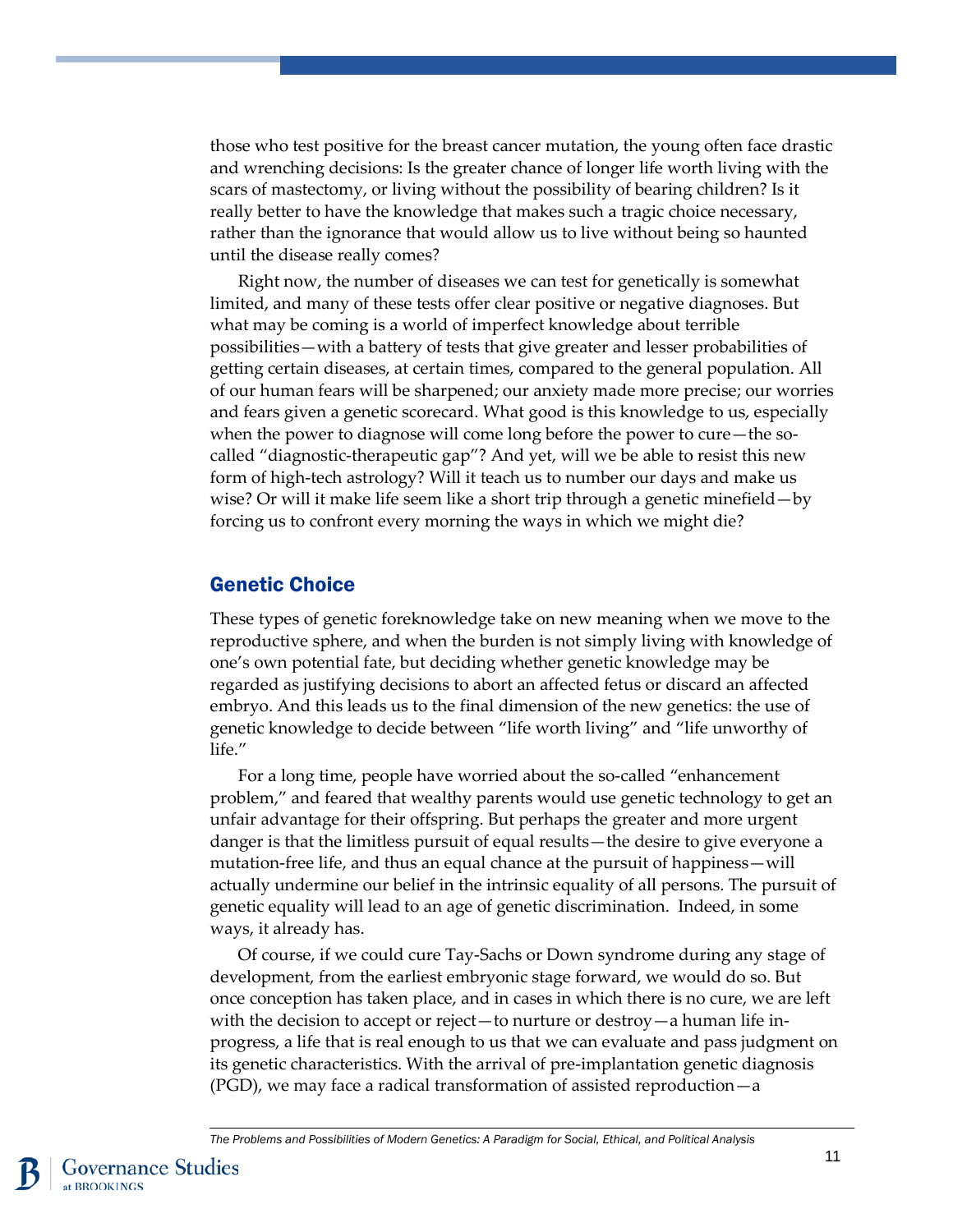transformation made more significant by the rising numbers of couples and even single women who are now turning to IVF to have children. In this new world, genetic testing would become a standard part of IVF, and the tested embryos would be divided into different classes: those doomed to suffer killer diseases like Tay-Sachs would be separated from those who are not; those doomed to suffer disabilities like Down syndrome would be separated from those who are not; those prone to suffer late-onset diseases like breast cancer would be separated from those who are not.

By making reproduction into a process of division by class, we would transform the welcoming attitude of unconditional love into a eugenic attitude of conditional acceptance. Of course, we would do this in the name of compassion, or mercy, or equality. We seek to give our children healthy genetic equipment, and to spare those who would suffer by "nipping them in the bud." But the pursuit of genetic equality requires a radical program of genetic discrimination and a willingness to discard those judged to be unfit. Whatever one might think about the moral status of the early embryos tested in PGD, they are certainly not nothing. They are developing members of the human species—offspring of their parents possessing the same genetic identity as embryos that they would possess through life if those who created them in the first place did not decide to cut their lives short.

Seen clearly, the real danger of the genetic age is not that the "gene-rich" will outpace the "gene-poor"; it is that the pursuit of genetic equality will erode our willingness to treat those who are genetically impaired as humanly equal. We will replace the hard but humanizing and elevating work of loving and caring for the disabled with a false compassion that weeds out the inconveniently unfit. It is hard to see how the equal dignity of persons with Down syndrome is served by treating Down syndrome as a legitimate reason to abort—even for those who generally regard themselves as "pro-choice" on abortion. And it is hard to see how parents will experience pregnancy with any equanimity or joy if they have a full genetic read-out of their embryo or fetus, and must decide whether the mutation for breast cancer, or Parkinson's, or Alzheimer's disease is reason enough to abort and try again. This is the moral paradox at the heart of genetic control: In seeking an existence without misery or imperfection, we may make ourselves more miserable and imperfect; and we may even do miserable and ultimately dehumanizing things in the name of mercy.

### Moral Wisdom and Modern Politics

The advance of modern genetics is one of the great achievements of our time, an example of the creative and truth-seeking spirit of our humanity. But too often, we thoughtlessly assume that the progress of science is identical to the progress of man. The truth is much more complicated. Many men and women of the past were superior in virtue to many of us now, and many scientific discoveries of the present and future (not unlike some discoveries of the past, such as nuclear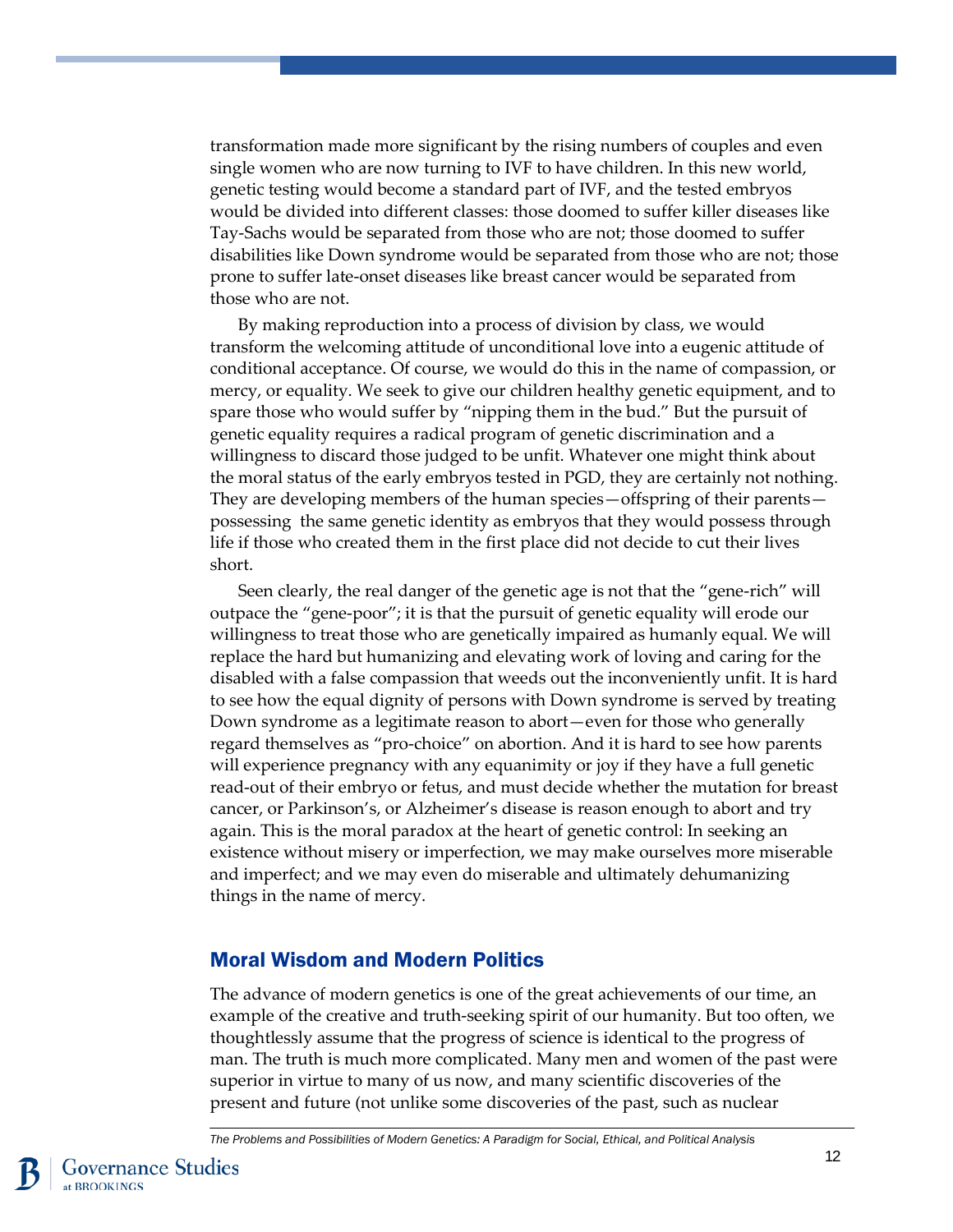weapons) will prove a mixed blessing—at best.

The new genetics will deliver many goods, but also confront us with many burdens. We will need to make choices, and those choices will require philosophical judgments about "good" and evil" and "better" and "worse," not only scientific judgments about "possible" and "impossible." We will need to think especially about the goods in life that must be honored and respected, and cannot be trumped even by an otherwise legitimate desire to promote human health and longevity. This is a task that modern genetics is not equipped to handle; yet it is this very task, one requiring a return to first principles, that is necessary if we are to choose wisely and govern ourselves well in the genetic age.

In the meantime, however, we need to reflect on what sound governance means today—given the many scientific possibilities and technological unknowns, given the current political and cultural climate, and given the enduring realities of human nature that persist even as the possibilities of the genetic era expand.

First, it is imperative that we sort out the three overlapping issues of abortion, embryo research, and new modes of procreation—which are morally related but also distinct in various ways, and which are governed by different legal regimes and different political realities. Abortion is the destruction of a developing human life, inside the womb, in the supposed interests of the carrying mother, and sometimes because the developing child has a genetic defect or is the "wrong" gender (which usually means female). Embryo research is the exploitation and destruction of embryos in the laboratory, for the sake of medical advances and potential therapies. And new techniques for making babies involve the creation, screening, and manipulation of embryos in the laboratory, with a view, in the future, to implanting these genetically tested, modified, or cloned embryos into the child-seeking mother. In the first case we have a child whose parent or parents do not want him or her; in the second case we seek cures for the ones we love and instrumentalize nascent human life to get them; in the last case, we want a child that we could not otherwise have, or we want a child of a particular sort—cloned, screened, or enhanced.

Taken together, these three issues reveal the profound moral and legal contradictions that have taken shape over the last 30 years surrounding the beginnings of human life: We worry about manipulating embryos in a way that might lead to a new "eugenics," while protecting the legal right to destroy embryos and fetuses for any reason at all. It is legally possible to ban all research on embryos outside the body in some states—and even to treat such embryos, as Louisiana does, as "juridical persons"—while getting taxpayer funding to destroy them in other states. Some supporters of embryo research say that embryos outside the body are not human because they cannot develop to term unless implanted, while pro-choicers say that once we implant them in the very wombs where they might develop we cannot legally protect them. For years, we have been engaging in revolutionary new techniques of producing children in the laboratory—with little or no regulation and often no prior experiments on animals, and recent studies suggest that there might be real dangers and real harms to the resulting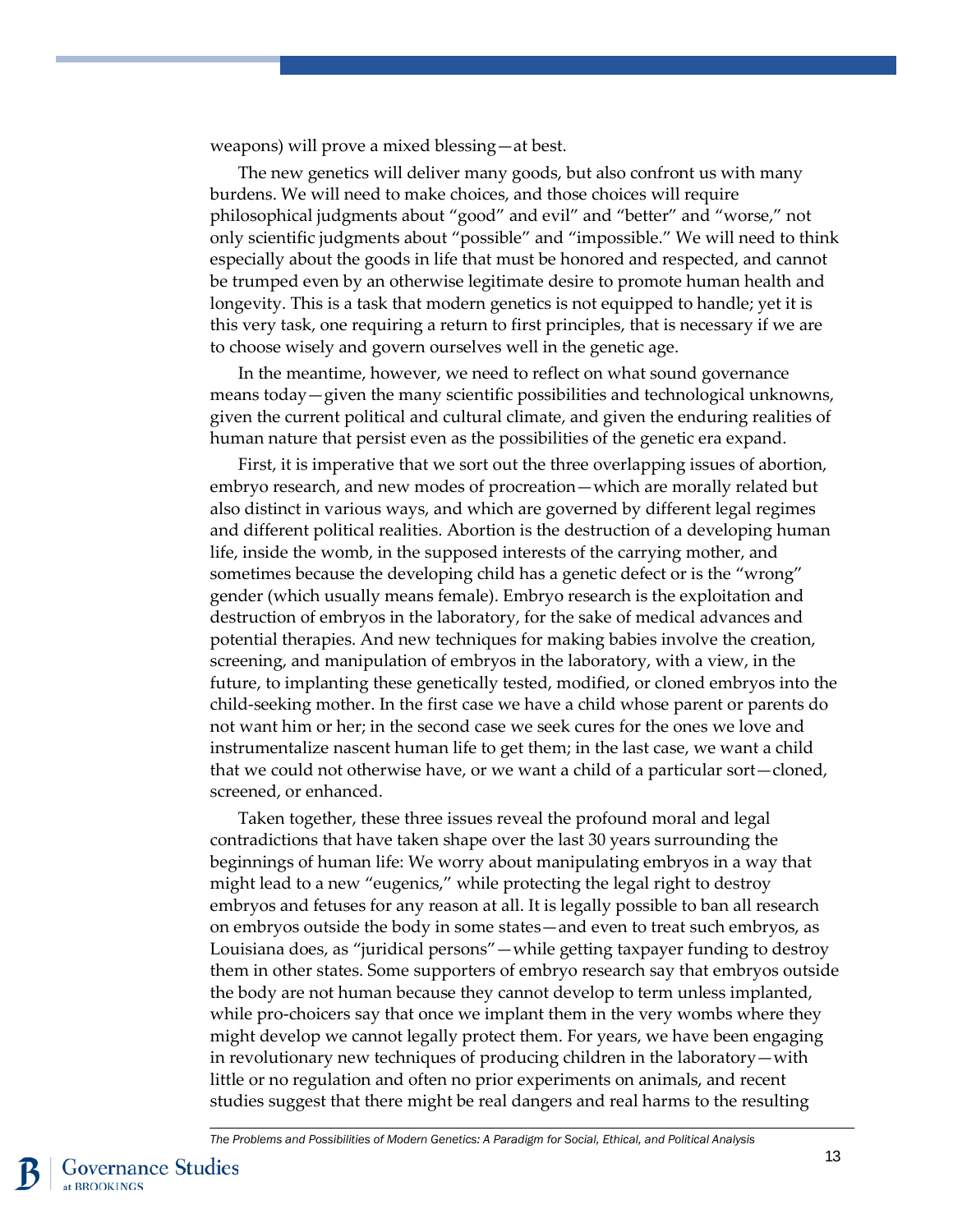children. We have engaged in this great baby-making experiment with the apparent approval of most American liberals, who seem to care more about not treating embryos as subjects (and thus imperiling, as they see it, the right to abortion) than protecting the well-being of IVF children-to-be. And while the FDA has said that it can regulate cloning-to-produce-children, and that the attempt to do this in the United States must pass its regulatory muster, they can only do so by treating the cloned embryo as a "product" (like a drug) that might imperil the health and well-being of the mother.

The successful efforts of partisans of abortion to persuade the Supreme Court (in the 1973 case of *Roe v. Wade*) to manufacture a constitutional right to abortion itself creates challenges to us as a society in trying to sort out this mess and put into place wise and truly humane policies. *Roe* is already cited by some as standing for a broad principle of "reproductive freedom" that necessarily extends to any and all manners of baby-making as well as to the unconstrained exploitation and manipulation of pre-natal human life. As technology advances, will *Roe* function as a sort of "eugenics license"? In our view, resisting such a development must be made a high priority. Even when it comes to abortion itself, many who regard themselves as generally pro-choice recognize the social harm *Roe* has done, not only as the result of the sweeping nature of the abortion right it created, but also by removing profound moral questions about the dignity of human life and the proper scope of human liberty from the forums of democratic deliberation and placing them in the hands of judges. The resulting "culture war" has left our nation deeply divided for nearly forty years.

Of course, the Supreme Court has on occasion stepped back from treating *Roe* as embodying the radically socially libertarian principle that some on the cultural left wish it to be. In 1997, in *Washington v. Glucksberg* and *Vacco v. Quill*, for example, the justices unanimously rejected lower courts' uses of *Roe* as a precedent for creating a constitutional right to assisted suicide. And the fate of *Roe* itself remains uncertain. Many believe that four of the nine justices currently serving on the Supreme Court would reverse it and return the question of abortion to the democratic process the moment a fifth justice was available to join them.

Whether *Roe* ultimately stands or falls, however, it is critical that it not become the jurisprudential basis for a larger judicialization of bioethics and genetics. These are issues on which reasonable people will disagree, and in most cases the disputed questions will be left unresolved by the text, logic, structure and historical understanding of the Constitution. Sober and thoughtful democratic deliberation will be needed, and should not be short-circuited by judicial interventions and impositions of policy. *Roe* itself was a dubious decision in our judgment; and for judges, now or in the future, to invoke it to rationalize similar usurpations when it comes to publicly disputed bioethical matters would be to multiply the abuse. There are even now decisions that must be made, and policies that ought to be enacted, which under any plausible reading of the Constitution are matters for legislative deliberation and resolution, not judicial imposition under the guise of constitutional interpretation.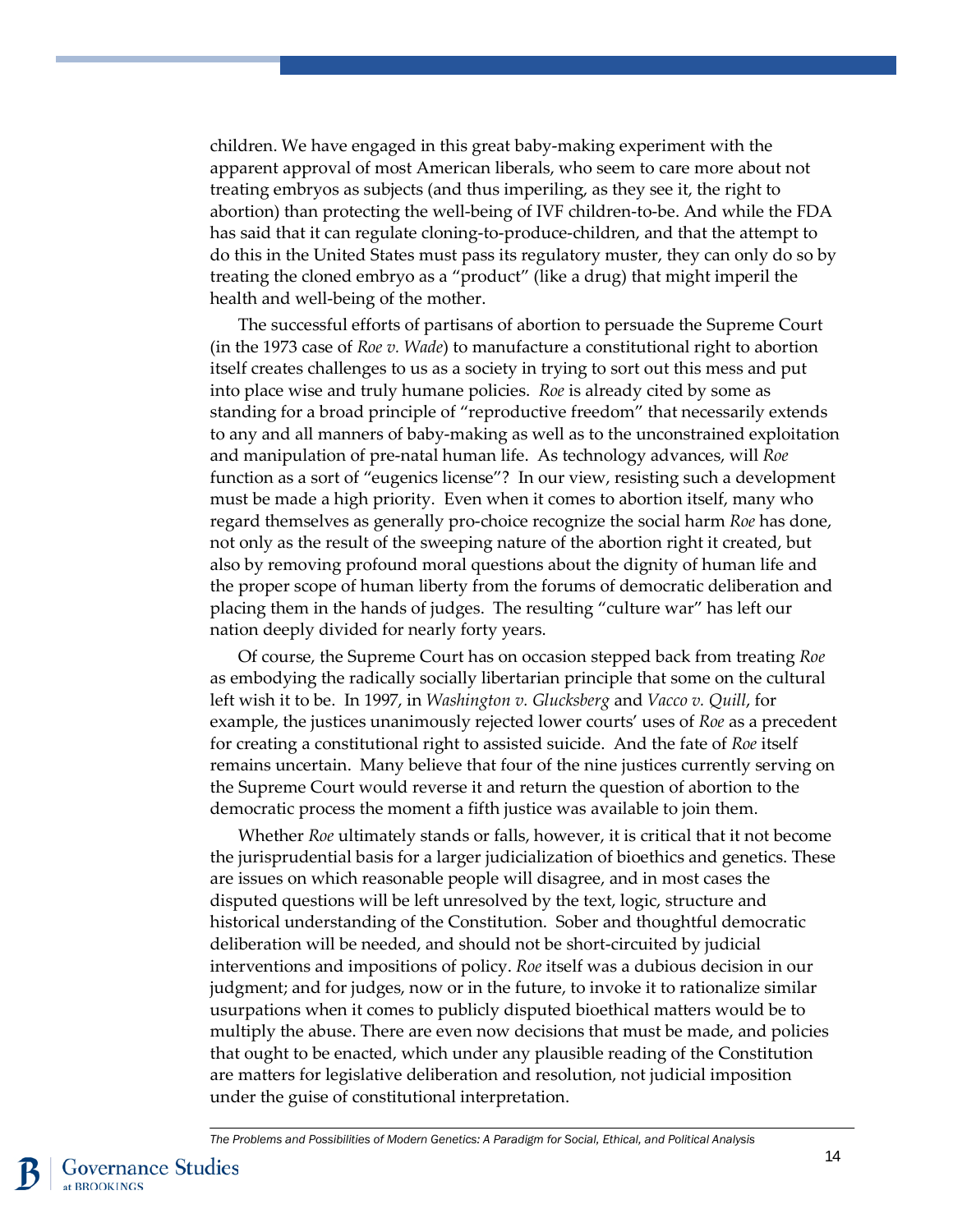These policies include:

- A national ban on all human cloning, which means a prohibition on the creation of cloned human embryos for any purpose.
- A permanent legislative ban on the patenting of human embryos.
- State-level prohibitions on the destruction of embryos for research.
- A new regulatory body that monitors the safety of new reproductive techniques, and that has the power to restrict those techniques that raise legitimate concerns about their long-term impact on the children whose lives are initiated or impacted in the early embryonic stage by these techniques.
- A national prohibition on the creation of human-animal hybrids using human sperm and animal eggs or animal sperm and human eggs.

In the end, of course, many of the moral and existential dilemmas of the genetic age will necessarily remain in the private sphere, faced by individuals who will have to make decisions about what kind of information they want, about themselves and their offspring, and decisions about how to live and act with imperfect information about painful prospects. The reach of politics is necessarily limited, and certain morally charged questions will always remain matters of prudence, best left to individuals and families and doctors and clergy. But certain matters—such as how we treat nascent human life, or the boundaries between man and the other animals—require the setting of public boundaries, and in some cases outright bans on activities that threaten human rights and dignity and the common good. The Constitution, as written and ratified, cannot reasonably and responsibly be interpreted as placing these matters beyond the purview of democratic deliberation and judgment. Otherwise, we will continue down a morally troubling path—seeking the power of gods to make life better, but creating a civilization that compromises and undermines human dignity in the process.